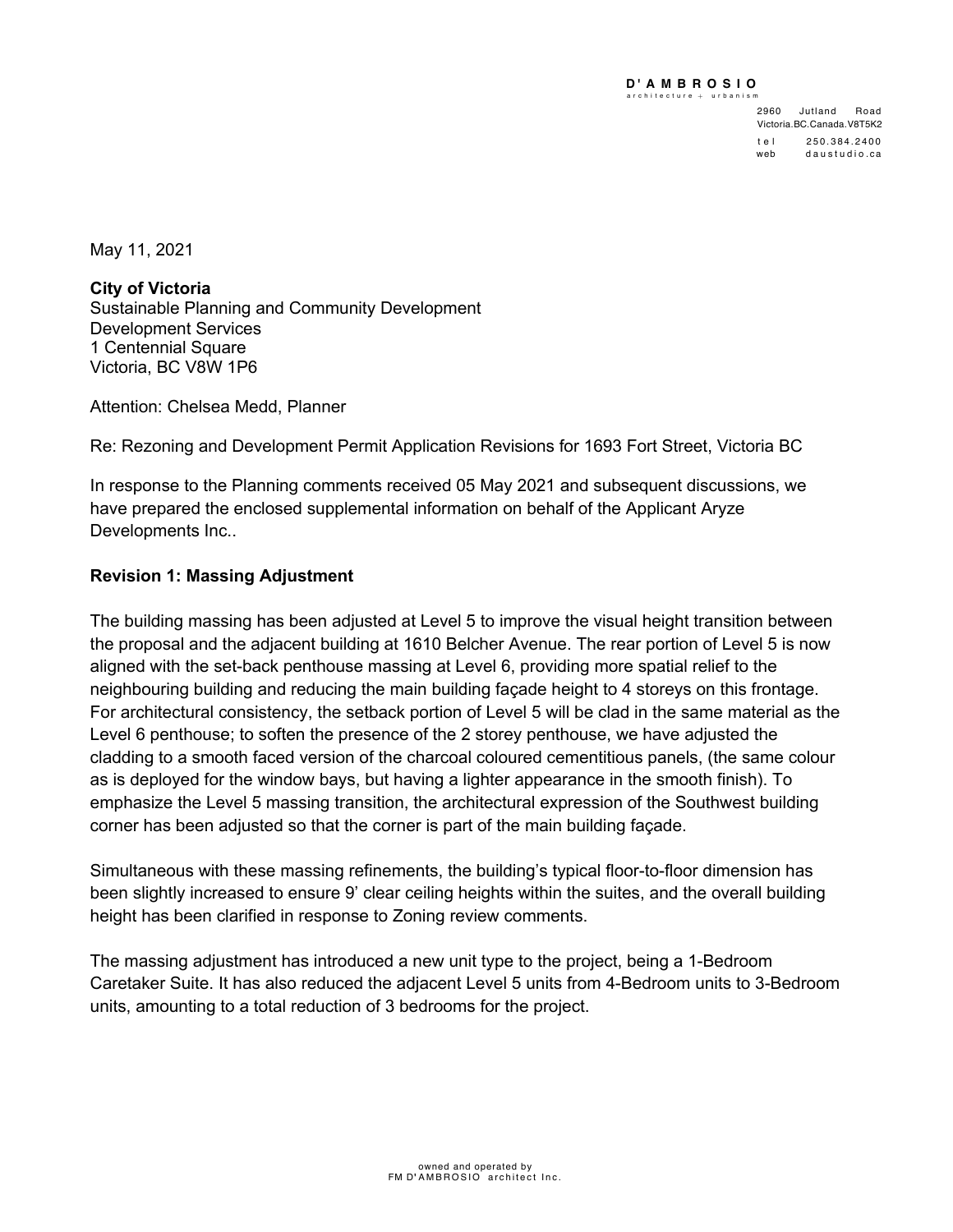Associated adjustments to the project data, as shown on drawings A1.1 Site Plan / Level 1 Floor Plan, are summarized as follows:

|                                     | <b>Previous Application</b> | <b>Revised Application</b> |
|-------------------------------------|-----------------------------|----------------------------|
| <b>Total Floor Area</b>             | 2,491.05 $m2$               | 2,455.26 $m2$              |
| <b>FSR</b>                          | 2.78                        | 2.74                       |
| <b>Total Residential Floor Area</b> | 2,491.05 $m2$               | 2,455.26 $m2$              |
| <b>Building Height</b>              | 19.4m                       | 19.71m                     |

Design items associated with Revision 1 are included on the following drawings:

- 2/A0.3 'View from the Southeast (Belcher)'
- 1/A1.1 Site plan / Level 1 Floor Plan Project Data
- 2/A2.2 Level 5 Floor Plan
- 1 & 2 / A2.3 Level 6 & Roof Floor Plans
- 1/A4.1 North Elevation
- 2/A4.2 West Elevation
- 1/A4.1 South Elevation
- 2/A4.1 East Elevation
- 1/A4.3 Section 1
- 2/A4.3 Section 2

### **Revision 2: Exterior Materials Clarification**

Also in response to Planning comments, the revised drawings specify the materials for: 1) the rooftop mechanical screen and elevator overrun, which will be clad in pre-finished metal to match the visible building flashings; 2) the picket fence and patio guards, which will be painted metal in a charcoal grey colour.

Materials information and tags for Revision 2 are included on the following drawings:

- 1/A4.1 North Building Elevation
- 2/A4.1 West Building Elevation
- 1/A4.2 South Building Elevation
- 2/A4.2 East Building Elevation

## **Revision 3: Project Data Revisions**

Revisions have been made to the project data to address comments provided regarding site coverage, open site space, and Schedule C parking calculations. Site coverage and open site